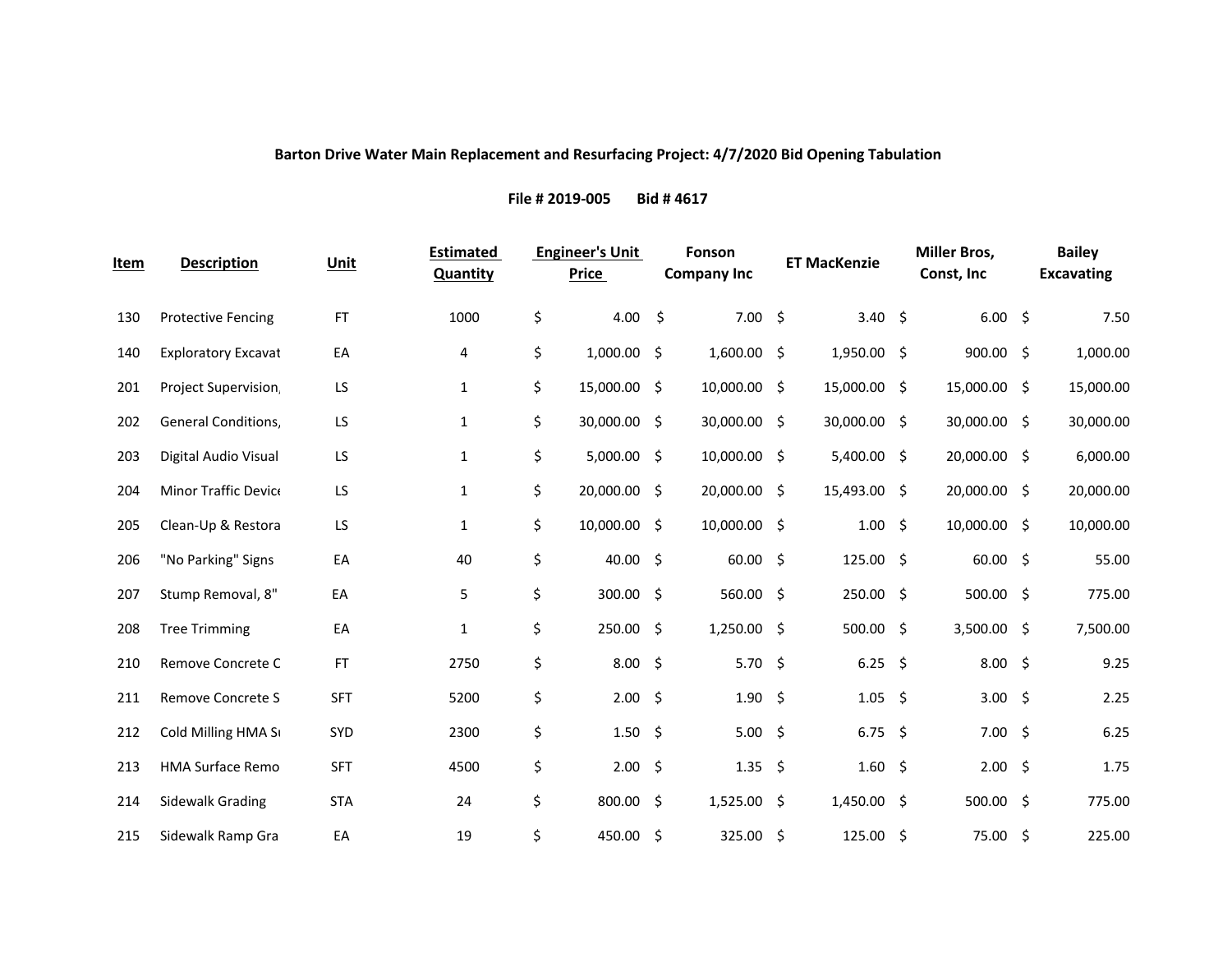| Item | <b>Description</b>         | Unit       | <b>Estimated</b><br><b>Quantity</b> | <b>Engineer's Unit</b><br><b>Price</b> | Fonson<br><b>Company Inc</b> |      | <b>ET MacKenzie</b> | <b>Miller Bros,</b><br>Const, Inc | <b>Bailey</b><br><b>Excavating</b> |
|------|----------------------------|------------|-------------------------------------|----------------------------------------|------------------------------|------|---------------------|-----------------------------------|------------------------------------|
| 216  | Sewer, Any Size or I       | <b>FT</b>  | 380                                 | \$<br>40.00 \$                         | 35.00 \$                     |      | 43.00 \$            | 38.25 \$                          | 32.90                              |
| 217  | Drainage Structure,        | EA         | 22                                  | \$<br>600.00 \$                        | 700.00                       | \$   | 175.00 \$           | $1,200.00$ \$                     | 1,150.00                           |
| 218  | <b>Additional Depth St</b> | FT         | $\overline{2}$                      | \$<br>150.00 \$                        | 395.00                       | \$   | 575.00 \$           | 416.00 \$                         | 750.00                             |
| 219  | Guardrail, Rem             | <b>FT</b>  | 530                                 | \$<br>$1.25$ \$                        | 7.00                         | - \$ | 14.50 \$            | 2.00%                             | 16.30                              |
| 220  | Remove Sanitary Se         | FT.        | 20                                  | \$<br>15.00%                           | $120.00$ \$                  |      | 135.00 \$           | $30.00$ \$                        | 25.30                              |
| 221  | Water Main Pipe Al         | LS         | $\mathbf{1}$                        | \$<br>15,000.00 \$                     | 15,060.00                    | \$   | $2,150.00$ \$       | 15,000.00 \$                      | 7,500.00                           |
| 222  | Fire Hydrant Assem         | EA         | $\mathbf{1}$                        | \$<br>800.00 \$                        | 1,800.00                     | \$   | $1,075.00$ \$       | $1,100.00$ \$                     | 799.00                             |
| 223  | Temporary Water N          | EA         | 4                                   | \$<br>1,000.00 \$                      | 500.00                       | \$   | 550.00 \$           | 500.00 \$                         | 550.00                             |
| 224  | Temporary Water N          | EA         | $\overline{2}$                      | \$<br>4,500.00 \$                      | 8,200.00                     | -\$  | 12,000.00 \$        | 8,500.00 \$                       | 5,128.00                           |
| 225  | Temporary 8 inch o         | EA         | $\overline{2}$                      | \$<br>7,000.00 \$                      | 8,300.00                     | Ŝ.   | 14,000.00 \$        | $8,500.00$ \$                     | 7,109.00                           |
| 230  | Machine Grading, N         | SYD        | 11250                               | \$<br>8.00%                            | 23.50                        | \$   | $18.30 \; \text{S}$ | 18.70 \$                          | 8.67                               |
| 231  | Subgrade Undercut          | <b>CYD</b> | 750                                 | \$<br>25.00 \$                         | 60.00                        | \$   | 41.00 \$            | 32.00%                            | 40.00                              |
| 232  | Sand Subbase Cour:         | <b>CYD</b> | 1400                                | \$<br>64.71 \$                         | 57.00 \$                     |      | 36.75 \$            | 58.00 \$                          | 26.25                              |
| 233  | 21AA Limestone, C.         | <b>CYD</b> | 100                                 | \$<br>30.00 \$                         | 60.00                        | - \$ | 72.00 \$            | 80.00 \$                          | 45.15                              |
| 234  | Aggregate Base Cou         | <b>TON</b> | 2600                                | \$<br>21.00%                           | 38.50                        | \$   | 33.30 \$            | 43.75 \$                          | 30.10                              |
| 237  | <b>HMA Pavement Lev</b>    | <b>TON</b> | 2600                                | \$<br>105.00 \$                        | 112.00                       | -\$  | 129.50%             | $112.00$ \$                       | 130.00                             |
| 238  | HMA Approach               | <b>TON</b> | 30                                  | \$<br>200.00 \$                        | 140.00 \$                    |      | 370.00 \$           | 260.00 \$                         | 367.50                             |
| 239  | Handpatching               | <b>TON</b> | 45                                  | \$<br>250.00 \$                        | 185.00                       | - \$ | 475.00 \$           | 185.00 \$                         | 495.83                             |
| 240  | Concrete Curb or Cu        | <b>FT</b>  | 1850                                | \$<br>30.00 \$                         | 25.00                        | \$   | 38.00 \$            | 20.00 \$                          | 29.40                              |
| 241  | Concrete Curb or Cu        | FT.        | 400                                 | \$<br>35.00 \$                         | 25.50%                       |      | 41.00 \$            | 21.00%                            | 29.40                              |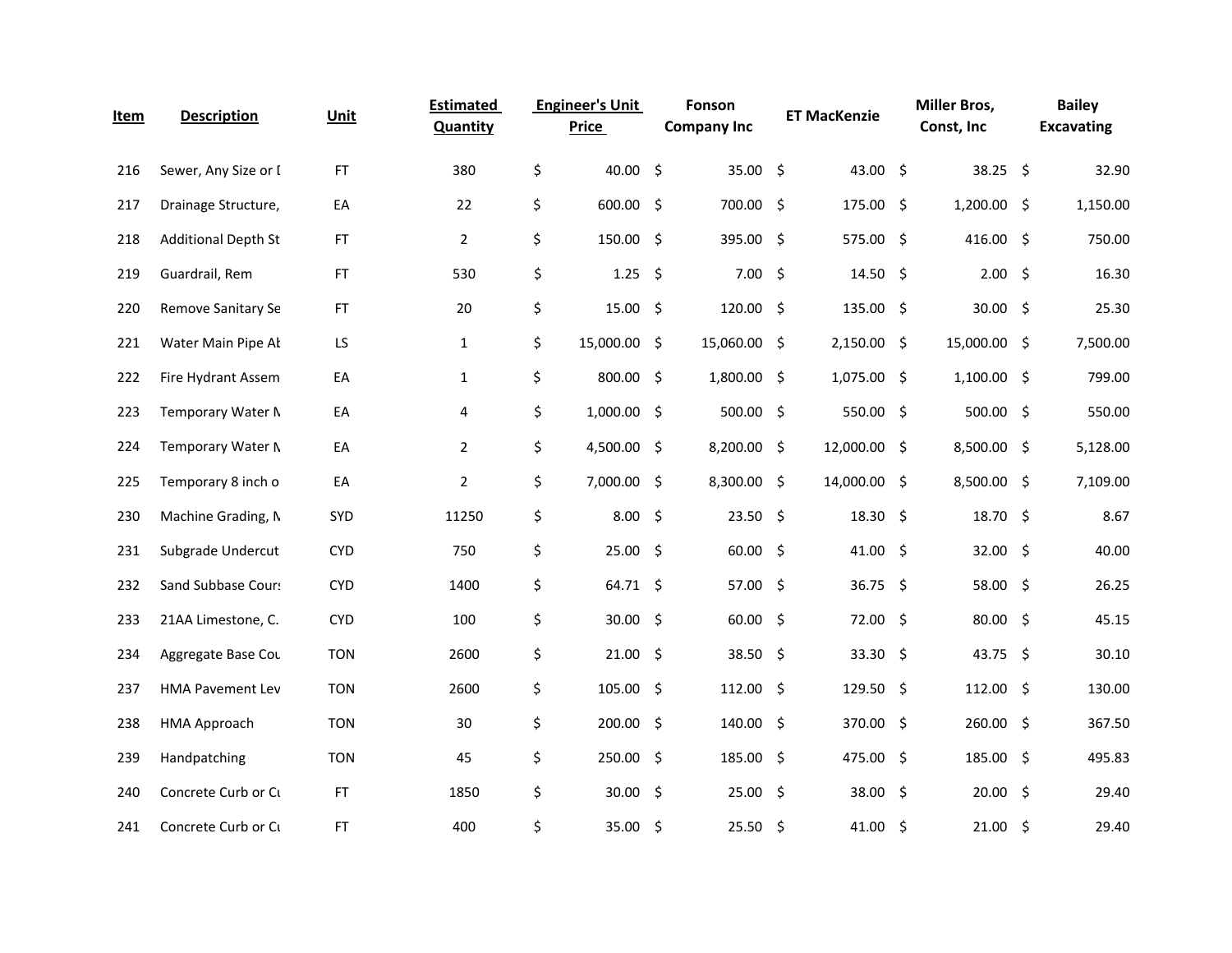| <u>Item</u> | <b>Description</b>   | Unit       | <b>Estimated</b><br><b>Quantity</b> | <b>Engineer's Unit</b><br><b>Price</b> | Fonson<br><b>Company Inc</b> |      | <b>ET MacKenzie</b> | <b>Miller Bros,</b><br>Const, Inc |      | <b>Bailey</b><br><b>Excavating</b> |
|-------------|----------------------|------------|-------------------------------------|----------------------------------------|------------------------------|------|---------------------|-----------------------------------|------|------------------------------------|
| 242         | 4 Inch Concrete Sid  | <b>SFT</b> | 7700                                | \$<br>6.00%                            | 4.90 \$                      |      | 6.40%               | $7.35$ \$                         |      | 5.25                               |
| 243         | 6 Inch Concrete Sid  | <b>SFT</b> | 1600                                | \$<br>8.00%                            | $7.75$ \$                    |      | $10.40 \div$        | $8.10\frac{1}{5}$                 |      | 6.83                               |
| 244         | 6 Inch Concrete Driv | <b>SFT</b> | 3100                                | \$<br>8.50%                            | 8.65                         | - \$ | 10.50%              | $8.10\frac{2}{3}$                 |      | 7.09                               |
| 245         | Detectable Warning   | <b>SFT</b> | 200                                 | \$<br>35.00 \$                         | 15.00                        | -\$  | 25.00 \$            | 15.00%                            |      | 42.00                              |
| 246         | Integral Sidewalk Re | <b>SFT</b> | 20                                  | \$<br>15.00%                           | 40.00 \$                     |      | 140.00 \$           | 40.00 \$                          |      | 21.00                              |
| 247         | Integral Sidewalk Re | <b>SFT</b> | 70                                  | \$<br>$20.00$ \$                       | 40.00 \$                     |      | $140.00$ \$         | 40.00 \$                          |      | 31.50                              |
| 248         | Integral Sidewalk Re | <b>SFT</b> | 20                                  | \$<br>30.00%                           | 40.00 \$                     |      | 175.00 \$           | 40.00 \$                          |      | 36.75                              |
| 250         | Pavt Mrkg, Ovly Col  | FT         | 710                                 | \$<br>5.00%                            | 5.95                         | -\$  | $6.30\frac{2}{3}$   | 5.95                              | - \$ | 6.25                               |
| 251         | Pavt Mrkg, Ovly Col  | <b>FT</b>  | 50                                  | \$<br>15.00 \$                         | $12.95$ \$                   |      | 13.70 \$            | $13.00$ \$                        |      | 13.60                              |
| 252         | Pavt Mrkg, Ovly Col  | EA         | 3                                   | \$<br>95.00%                           | 120.00                       | -\$  | 125.00 \$           | 120.00 \$                         |      | 126.00                             |
| 253         | Pavt Mrkg, Ovly Col  | EA         | 3                                   | \$<br>105.00 \$                        | 120.00 \$                    |      | 125.00 \$           | 120.00 \$                         |      | 126.00                             |
| 254         | Pavt Mrkg, Ovly Col  | EA         | 4                                   | \$<br>200.00 \$                        | 195.00                       | \$   | 205.00 \$           | 195.00 \$                         |      | 205.00                             |
| 255         | Pavt Mrkg, Polyurea  | ${\sf FT}$ | 1500                                | \$<br>$0.75$ \$                        | $0.95$ \$                    |      | 1.00%               | $0.95$ \$                         |      | 1.00                               |
| 256         | Pavt Mrkg, Polyurea  | FT         | 6050                                | \$<br>$0.75$ \$                        | 0.95                         | - \$ | 1.00%               | $0.95$ \$                         |      | 1.00                               |
| 257         | Pavt Mrkg, Polyurea  | ${\sf FT}$ | 2400                                | \$<br>0.90%                            | 0.99                         | - \$ | $1.05$ \$           | $0.99$ \$                         |      | 1.04                               |
| 258         | Recessing Pavt Mrk   | FT         | 9950                                | \$<br>$0.60$ \$                        | 0.59                         | - \$ | $0.65$ \$           | $0.59$ \$                         |      | 0.62                               |
| 260         | Pavt Mrg Cover, Typ  | <b>FT</b>  | 1725                                | \$<br>$1.75$ \$                        | $1.95$ \$                    |      | 2.00%               | $1.95$ \$                         |      | 2.05                               |
| 261         | Pavt Mrkg, Wet Ref   | FT.        | 500                                 | \$<br>$1.10 \; \simeq$                 | 1.85                         | - \$ | 2.00%               | $1.85$ \$                         |      | 1.95                               |
| 262         | Pavt Mrkg, Wet Ref   | FT.        | 1100                                | \$<br>$1.10 \pm$                       | 1.85                         | - \$ | 2.00%               | $1.85$ \$                         |      | 1.95                               |
| 263         | Pavt Mrkg, Wet Ref   | FT.        | 50                                  | \$<br>3.00 \$                          | $2.95$ \$                    |      | 3.15 \$             | $2.95$ \$                         |      | 3.10                               |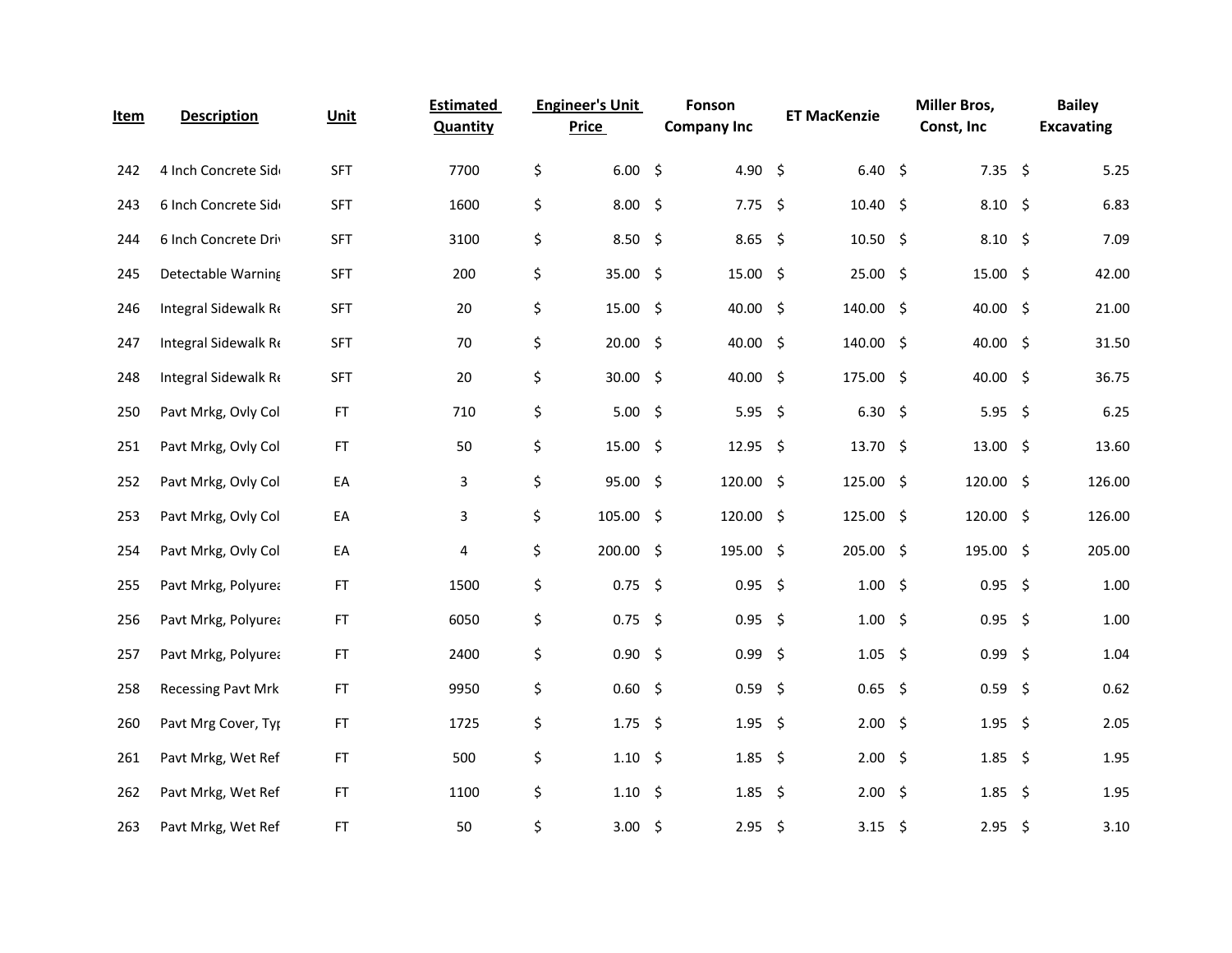| <u>Item</u> | <b>Description</b>         | Unit       | <b>Estimated</b><br>Quantity | <b>Engineer's Unit</b><br><b>Price</b> |      | Fonson<br><b>Company Inc</b> |         | <b>ET MacKenzie</b> |      | <b>Miller Bros,</b><br>Const, Inc |      | <b>Bailey</b><br><b>Excavating</b> |
|-------------|----------------------------|------------|------------------------------|----------------------------------------|------|------------------------------|---------|---------------------|------|-----------------------------------|------|------------------------------------|
| 264         | Pavt Mrkg, Wet Ref         | FT         | 11                           | \$<br>10.00%                           |      | $12.95$ \$                   |         | 14.00%              |      | 13.00%                            |      | 13.60                              |
| 265         | Temporary Curb for         | <b>FT</b>  | 50                           | \$<br>$100.00$ \$                      |      | 65.00                        | -\$     | 160.00 \$           |      | 169.00 \$                         |      | 30.00                              |
| 266         | Sign, Portable Chan        | EA         | 4                            | \$<br>3,000.00 \$                      |      | 2,130.00                     | \$      | 2,250.00 \$         |      | 2,130.00 \$                       |      | 2,236.50                           |
| 267         | Plastic Drum - Light       | EA         | 270                          | \$<br>$50.00$ \$                       |      | 26.00                        | \$      | 27.00               | - \$ | $25.50$ \$                        |      | 26.84                              |
| 268         | Barricade Type III -       | EA         | 35                           | \$<br>125.00 \$                        |      | 79.00                        | -\$     | 83.00 \$            |      | 78.00 \$                          |      | 82.01                              |
| 269         | Temporary Sign, Ty         | <b>SFT</b> | 1000                         | \$<br>8.00%                            |      | 3.60                         | \$      | 3.75 \$             |      | 3.55 \$                           |      | 3.73                               |
| 270         | Temporary Sign, Ty         | <b>SFT</b> | 132                          | \$<br>10.00%                           |      | 4.00                         | $\zeta$ | 4.00 \$             |      | 3.85                              | - \$ | 4.03                               |
| 271         | <b>Channelizing Device</b> | EA         | 50                           | \$<br>40.00 \$                         |      | 17.25                        | \$      | 18.00               | - \$ | $17.00$ \$                        |      | 17.89                              |
| 272         | Pedestrian Type II E       | EA         | 32                           | \$<br>$100.00$ \$                      |      | $100.00$ \$                  |         | 95.00%              |      | $92.25$ \$                        |      | 96.92                              |
| 273         | Sign Cover                 | EA         | 10                           | \$<br>$20.00$ \$                       |      | 25.00                        | \$      | 26.50%              |      | 25.00%                            |      | 26.25                              |
| 274         | Temporary Pedestri         | EA         | $\overline{2}$               | \$<br>500.00 \$                        |      | 700.00                       | \$      | $1,200.00$ \$       |      | 1,400.00 \$                       |      | 725.00                             |
| 275         | Temporary Pedestri         | EA         | 50                           | \$<br>$50.00$ \$                       |      | 85.00                        | \$      | 95.00%              |      | $120.00$ \$                       |      | 425.00                             |
| 276         | Audible Message D          | EA         | 4                            | \$<br>$50.00$ \$                       |      | 125.00                       | -\$     | 130.00 \$           |      | 121.00 \$                         |      | 126.74                             |
| 280         | Fertilizer, Chemical       | LBS        | 90                           | \$<br>5.69                             | - \$ | 0.50                         | -\$     | $0.75$ \$           |      | $1.34 \div$                       |      | 5.25                               |
| 281         | Mulch Blanket, High        | SYD        | 2150                         | \$<br>$2.01$ \$                        |      | 1.00                         | \$      | 4.40 \$             |      | 3.54 \$                           |      | 1.23                               |
| 282         | Seeding, Mixture TI        | LBS        | 100                          | \$<br>$9.09$ \$                        |      | 21.05                        | \$      | 4.40 \$             |      | 2.85                              | - \$ | 5.79                               |
| 283         | Topsoil Surface, Fur       | SYD        | 2150                         | \$<br>$6.38\frac{2}{3}$                |      | 9.25                         | - \$    | 5.50 \$             |      | 10.50%                            |      | 3.24                               |
| 284         | Fire Hydrant Assem         | EA         | $\mathbf{1}$                 | \$<br>4,500.00 \$                      |      | 5,200.00                     | \$      | 5,175.00 \$         |      | $6,500.00$ \$                     |      | 4,261.28                           |
| 285         | Underground Sprinl         | <b>DLR</b> | 3000                         | \$<br>1.00%                            |      | 1.00                         | \$      | 1.00                | - \$ | 1.00%                             |      | 1.00                               |
| 290         | Certified Payroll Co       | LS         | 1                            | \$<br>$1,000.00$ \$                    |      | $1,000.00$ \$                |         | $1.00 \pm$          |      | 6,500.00 \$                       |      | 750.00                             |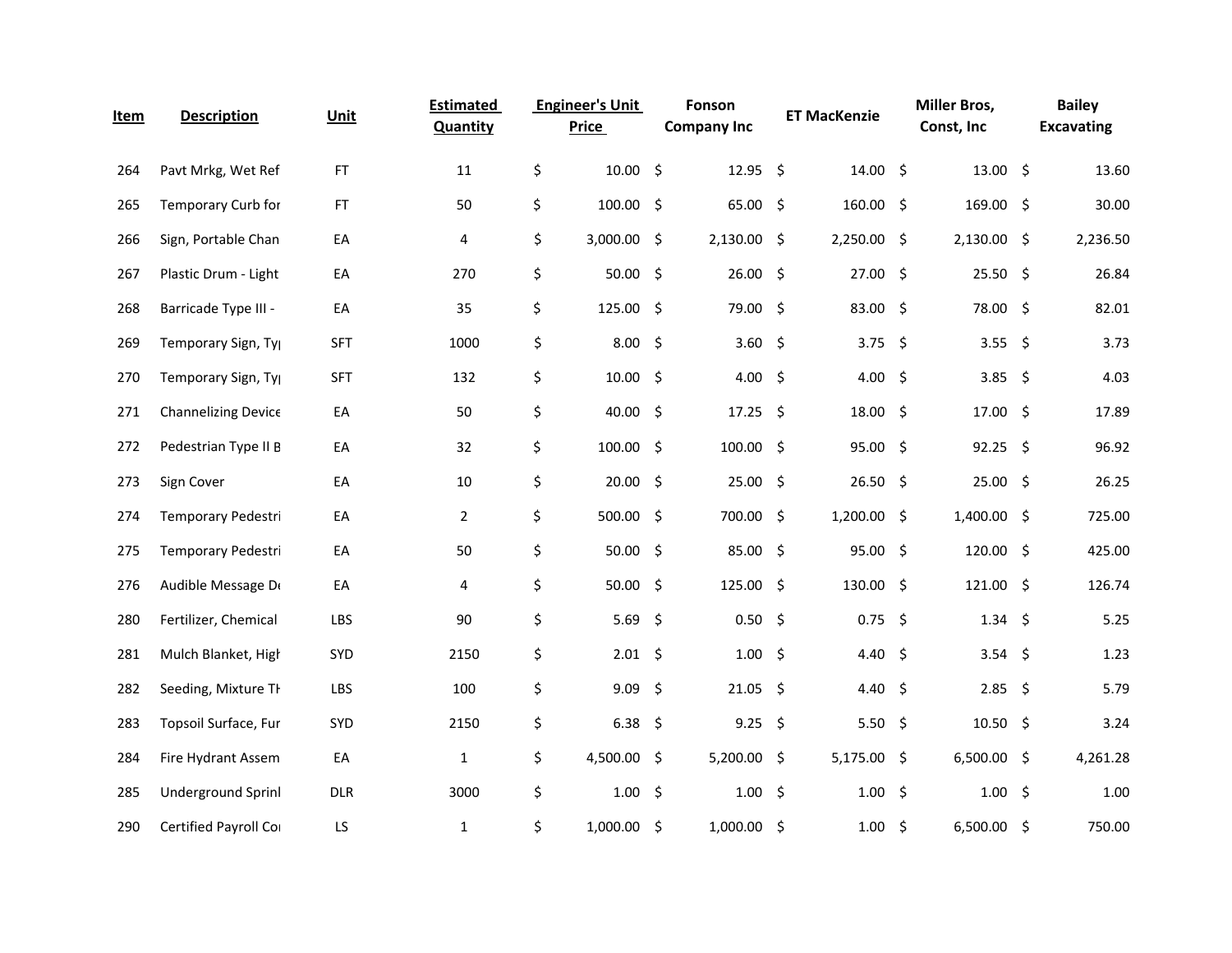| <u>Item</u> | <b>Description</b>    | Unit      | <b>Estimated</b><br>Quantity | <b>Engineer's Unit</b><br>Price | Fonson<br><b>Company Inc</b> |      | <b>ET MacKenzie</b> | <b>Miller Bros,</b><br>Const, Inc | <b>Bailey</b><br><b>Excavating</b> |
|-------------|-----------------------|-----------|------------------------------|---------------------------------|------------------------------|------|---------------------|-----------------------------------|------------------------------------|
| 295         | 6-Inch Wrapped Un     | FT        | 2150                         | \$<br>8.00%                     | $20.00$ \$                   |      | $19.50$ \$          | 25.00 \$                          | 9.25                               |
| 320         | 12" CL IV RCP Storm   | <b>FT</b> | 440                          | \$<br>80.00 \$                  | 115.00                       | -\$  | 155.00 \$           | 148.00 \$                         | 86.15                              |
| 353         | 4 inch SDR 35 PVC S   | <b>FT</b> | 10                           | \$<br>$50.00$ \$                | 80.00                        | - \$ | 38.00 \$            | 75.00 \$                          | 100.00                             |
| 354         | 6 inch SDR 35 PVC S   | FT        | 10                           | \$<br>70.00 \$                  | 100.00                       | \$   | 40.00 \$            | 95.00%                            | 110.00                             |
| 360         | Type I Manhole, 60    | EA        | $\mathbf{1}$                 | \$<br>3,000.00 \$               | 6,750.00 \$                  |      | 14,300.00 \$        | 8,000.00 \$                       | 3,210.00                           |
| 366         | Inlet-Junction Cham   | EA        | 3                            | \$<br>2,200.00 \$               | 2,800.00                     | -\$  | 4,000.00 \$         | 3,700.00 \$                       | 1,481.49                           |
| 367         | Single Inlet          | EA        | 20                           | \$<br>1,800.00 \$               | 2,250.00                     | -\$  | 3,400.00 \$         | 3,200.00 \$                       | 1,099.65                           |
| 400         | 6 inch Class 50 DIP \ | <b>FT</b> | 21                           | \$<br>85.00%                    | 128.00                       | \$   | 350.00 \$           | 175.00 \$                         | 95.25                              |
| 401         | 8 inch Class 50 DIP \ | FT        | 1030                         | \$<br>$90.00$ \$                | 166.00 \$                    |      | 220.00 \$           | 180.00 \$                         | 97.37                              |
| 410         | 8" 11.25° Bend        | EA        | 8                            | \$<br>600.00 \$                 | $1,000.00$ \$                |      | $1,150.00$ \$       | 600.00 \$                         | 365.58                             |
| 411         | 8" 22.5° Bend         | EA        | $\overline{2}$               | \$<br>650.00 \$                 | 1,000.00 \$                  |      | $1,150.00$ \$       | 600.00 \$                         | 362.74                             |
| 412         | 8" 45° Bend           | EA        | 4                            | \$<br>600.00 \$                 | 1,000.00                     | \$   | $1,150.00$ \$       | 700.00 \$                         | 387.16                             |
| 413         | 8" 90° Bend           | EA        | $\mathbf{1}$                 | \$<br>650.00 \$                 | 1,050.00 \$                  |      | 1,150.00 \$         | 500.00 \$                         | 414.02                             |
| 414         | 8" x 6" Reducer       | EA        | 4                            | \$<br>550.00 \$                 | 450.00                       | -\$  | 700.00 \$           | 600.00 \$                         | 350.93                             |
| 430         | 8" x 8" x 8" Tee      | EA        | 4                            | \$<br>2,100.00 \$               | 1,200.00 \$                  |      | 2,700.00 \$         | 780.00 \$                         | 521.01                             |
| 431         | 8" x 8" x 8" x 8" Cro | EA        | $\mathbf{1}$                 | \$<br>2,500.00 \$               | 1,350.00                     | \$   | 1,050.00 \$         | 720.00 \$                         | 643.04                             |
| 442         | 8" Gate Valve-in-Bo   | EA        | $\mathbf{1}$                 | \$<br>4,000.00 \$               | 2,400.00 \$                  |      | 3,500.00 \$         | 3,000.00 \$                       | 1,292.37                           |
| 446         | 6" Gate Valve-in We   | EA        | $\mathbf{1}$                 | \$<br>4,500.00 \$               | 5,000.00                     | -\$  | 7,000.00 \$         | 3,500.00 \$                       | 2,511.27                           |
| 447         | 8" Gate Valve-in We   | EA        | 3                            | \$<br>$5,000.00$ \$             | 6,500.00                     | -\$  | 7,300.00 \$         | 4,800.00 \$                       | 2,813.13                           |
| 460         | Excavate & Backfill   | <b>FT</b> | 235                          | \$<br>35.00%                    | $95.00$ \$                   |      | $160.00$ \$         | 75.00 \$                          | 38.52                              |